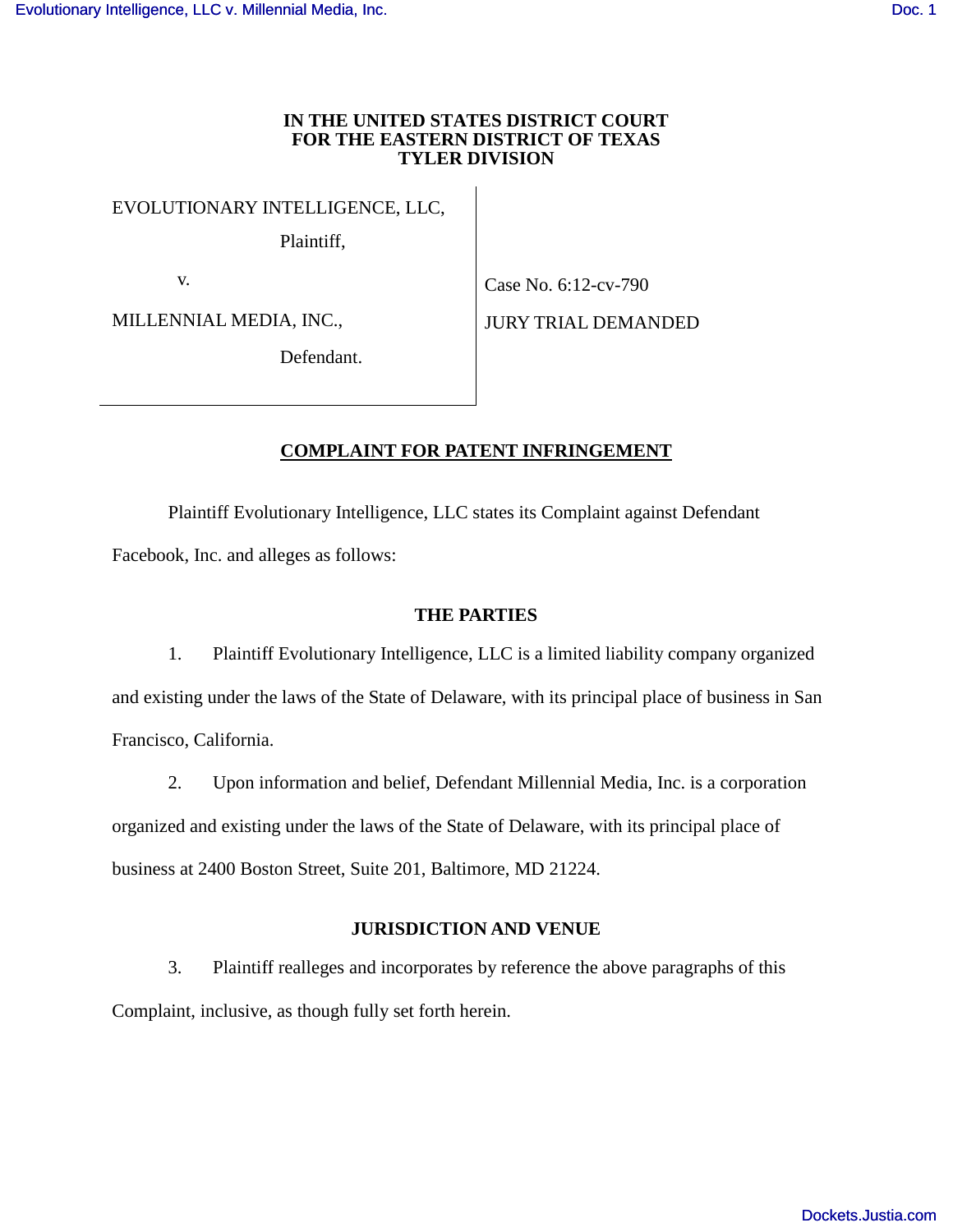4. This action is for patent infringement pursuant to the patent laws of the United States, 35 U.S.C. §§ 1 *et seq.* This Court has subject matter jurisdiction over the action pursuant to 28 U.S.C. §§ 1331 and 1338(a).

5. Personal jurisdiction exists generally over Defendant because Defendant has sufficient minimum contacts with the forum as a result of business conducted within the State of Texas and within the Eastern District of Texas. Personal jurisdiction also exists specifically over Defendant because it, directly or through subsidiaries or intermediaries, makes, uses, offers for sale, sells, imports, advertises, makes available and/or markets one or more products and/or services within the State of Texas, and more particularly, within the Eastern District of Texas, that infringe the patent-in-suit, as described more particularly below.

6. Venue is proper in the Eastern District of Texas pursuant to 28 U.S.C. §§ 1391 and 1400(b), because Defendant has committed acts of infringement in the Eastern District of Texas and has transacted business in the Eastern District of Texas.

### **COUNT ONE INFRINGEMENT OF U.S. PATENT NO. 7,010,536**

7. Plaintiff realleges and incorporates by reference the above paragraphs of this Complaint, inclusive, as though fully set forth herein.

8. Plaintiff is the owner of all right, title, and interest in United States Patent No. 7,010,536, entitled "System and Method for Creating and Manipulating Information Containers with Dynamic Registers," duly and legally issued by the United States Patent and Trademark Office on March 7, 2006 (the "'536 patent"). A true and correct copy of the '536 patent is attached hereto as Exhibit A.

9. Defendant has infringed and continues to infringe, literally and/or under the doctrine of equivalents, one or more claims of the '536 patent under 35 U.S.C. § 271 by making,

2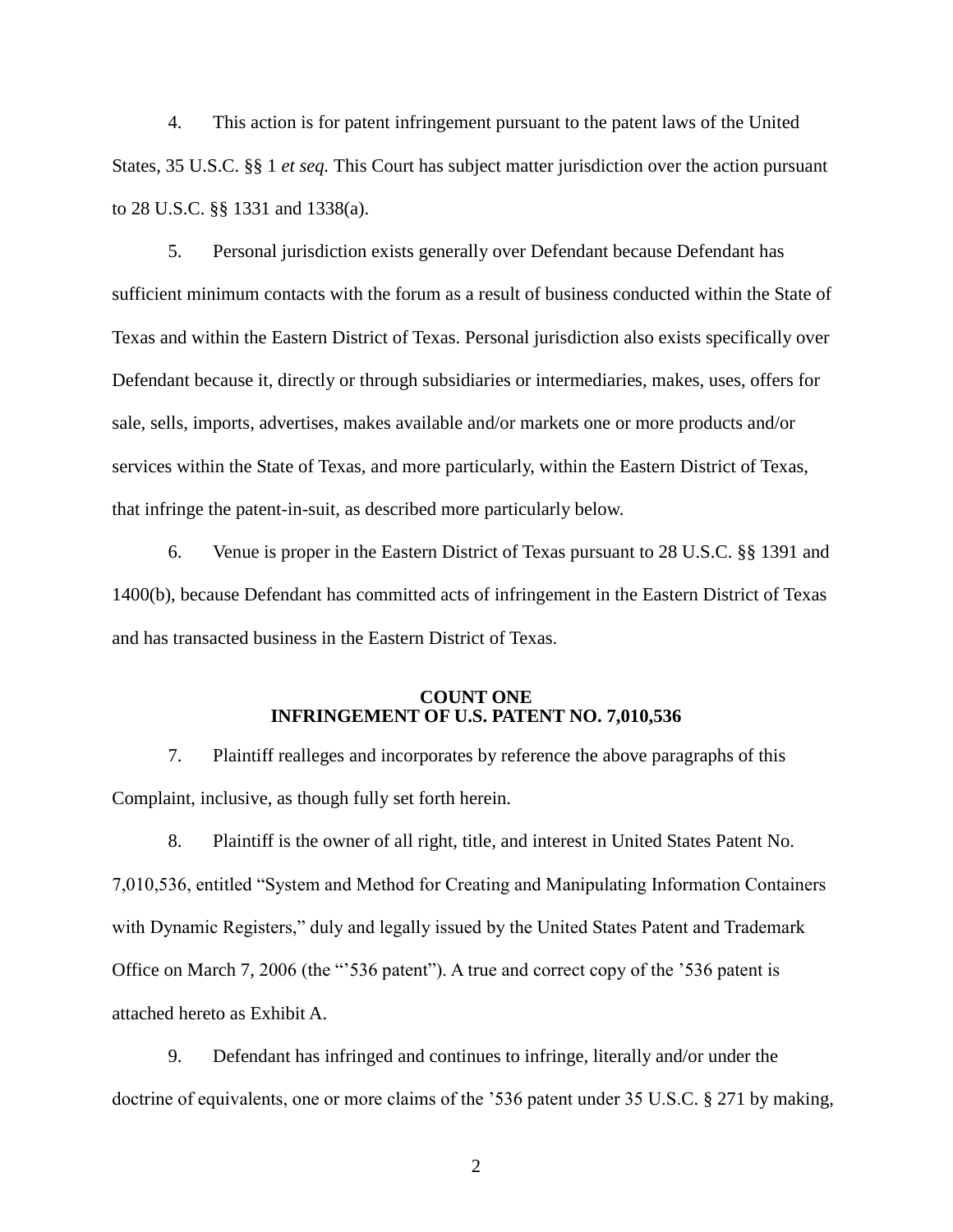using, offering to sell, and/or selling the patented invention within the United States. Specifically, Defendant has infringed and continues to infringe the '536 patent by making, using, offering to sell, and/or selling its mMedia and MYDAS mobile advertising products and services, which are accessible at least through millennialmedia.com and mmedia.com.

10. As a result of Defendant's infringing activities with respect to the '536 patent, Plaintiff has suffered damages in an amount not yet ascertained. Plaintiff is entitled to recover damages adequate to compensate it for Defendant's infringing activities in an amount to be determined at trial, but in no event less than reasonable royalties, together with interest and costs. Defendant's infringement of Plaintiff's exclusive rights under the '536 patent will continue to damage Plaintiff, causing irreparable harm for which there is no adequate remedy at law, unless enjoined by this Court.

11. Plaintiff reserves the right to allege, after discovery, that Defendant's infringement of the '536 patent is willful and deliberate, entitling Plaintiff to increased damages under 35 U.S.C. § 284, and to attorneys' fees incurred in prosecuting this action under 35 U.S.C. § 285.

#### **COUNT TWO INFRINGEMENT OF U.S. PATENT NO. 7,702,682**

12. Plaintiff realleges and incorporates by reference the above paragraphs of this Complaint, inclusive, as though fully set forth herein.

13. Plaintiff is the owner of all right, title, and interest in United States Patent No. 7,702,682, entitled "System and Method for Creating and Manipulating Information Containers with Dynamic Registers," duly and legally issued by the United States Patent and Trademark Office on April 20, 2010 (the "'682 patent"). A true and correct copy of the '682 patent is attached hereto as Exhibit B.

3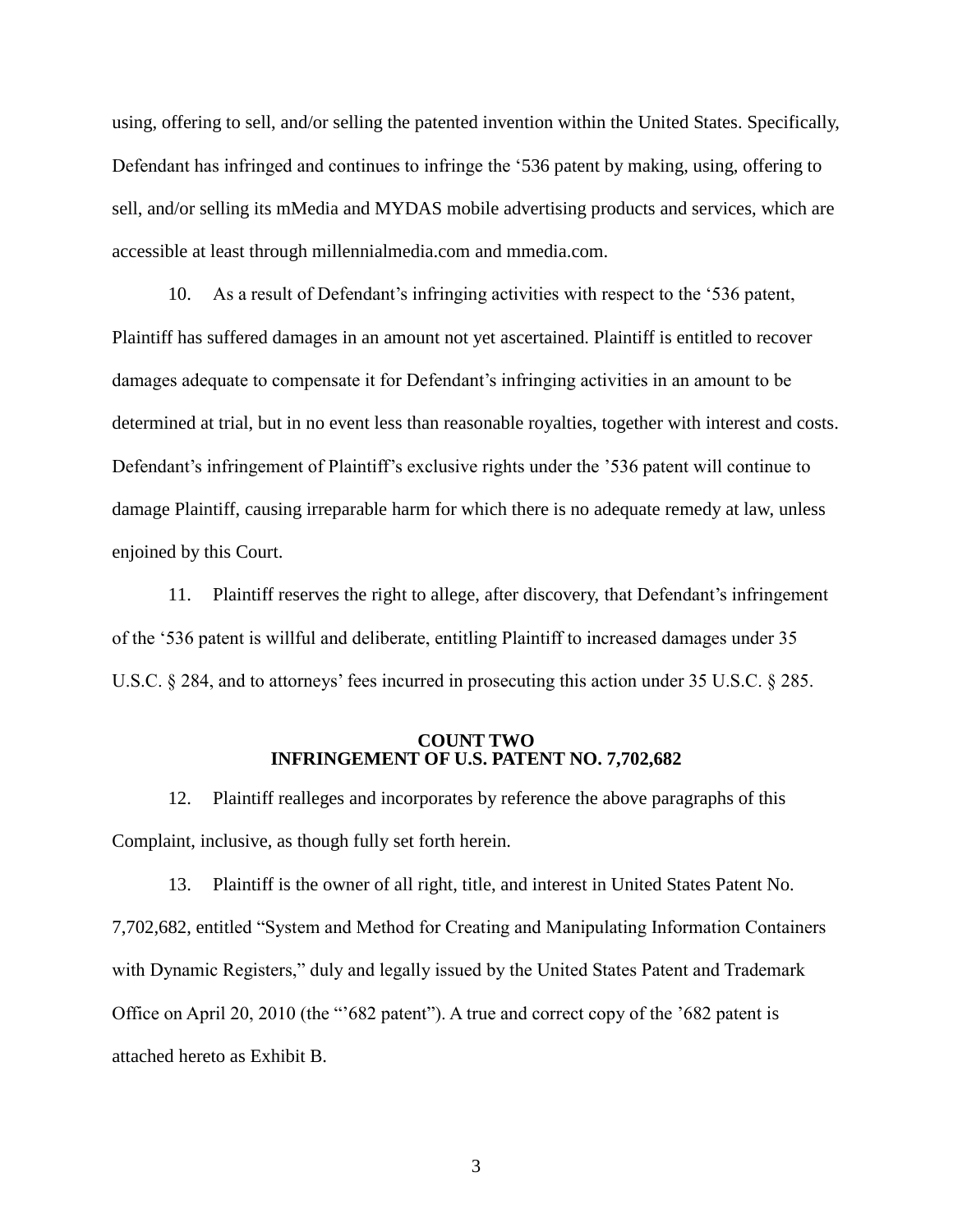14. Defendant has infringed and continues to infringe, literally and/or under the doctrine of equivalents, one or more claims of the '682 patent under 35 U.S.C. § 271 by making, using, offering to sell, and/or selling the patented invention within the United States. Specifically, Defendant has infringed and continues to infringe the '682 patent by making, using, offering to sell, and/or selling its mMedia and MYDAS mobile advertising products and services, which are accessible at least through millennialmedia.com and mmedia.com.

15. As a result of Defendant's infringing activities with respect to the '682 patent, Plaintiff has suffered damages in an amount not yet ascertained. Plaintiff is entitled to recover damages adequate to compensate it for Defendant's infringing activities in an amount to be determined at trial, but in no event less than reasonable royalties, together with interest and costs. Defendant's infringement of Plaintiff's exclusive rights under the '682 patent will continue to damage Plaintiff, causing irreparable harm for which there is no adequate remedy at law, unless enjoined by this Court.

16. Plaintiff reserves the right to allege, after discovery, that Defendant's infringement of the '682 patent is willful and deliberate, entitling Plaintiff to increased damages under 35 U.S.C. § 284, and to attorneys' fees incurred in prosecuting this action under 35 U.S.C. § 285.

#### **PRAYER FOR RELIEF**

Plaintiff requests entry of judgment in its favor against Defendant as follows:

a) For a declaration that Defendant has infringed one or more claims of the '536 patent and '682 patent;

b) For an award of damages adequate to compensate Plaintiff for Defendant's infringement of the '536 patent and '682 patent, but in no event less than a reasonable royalty,

4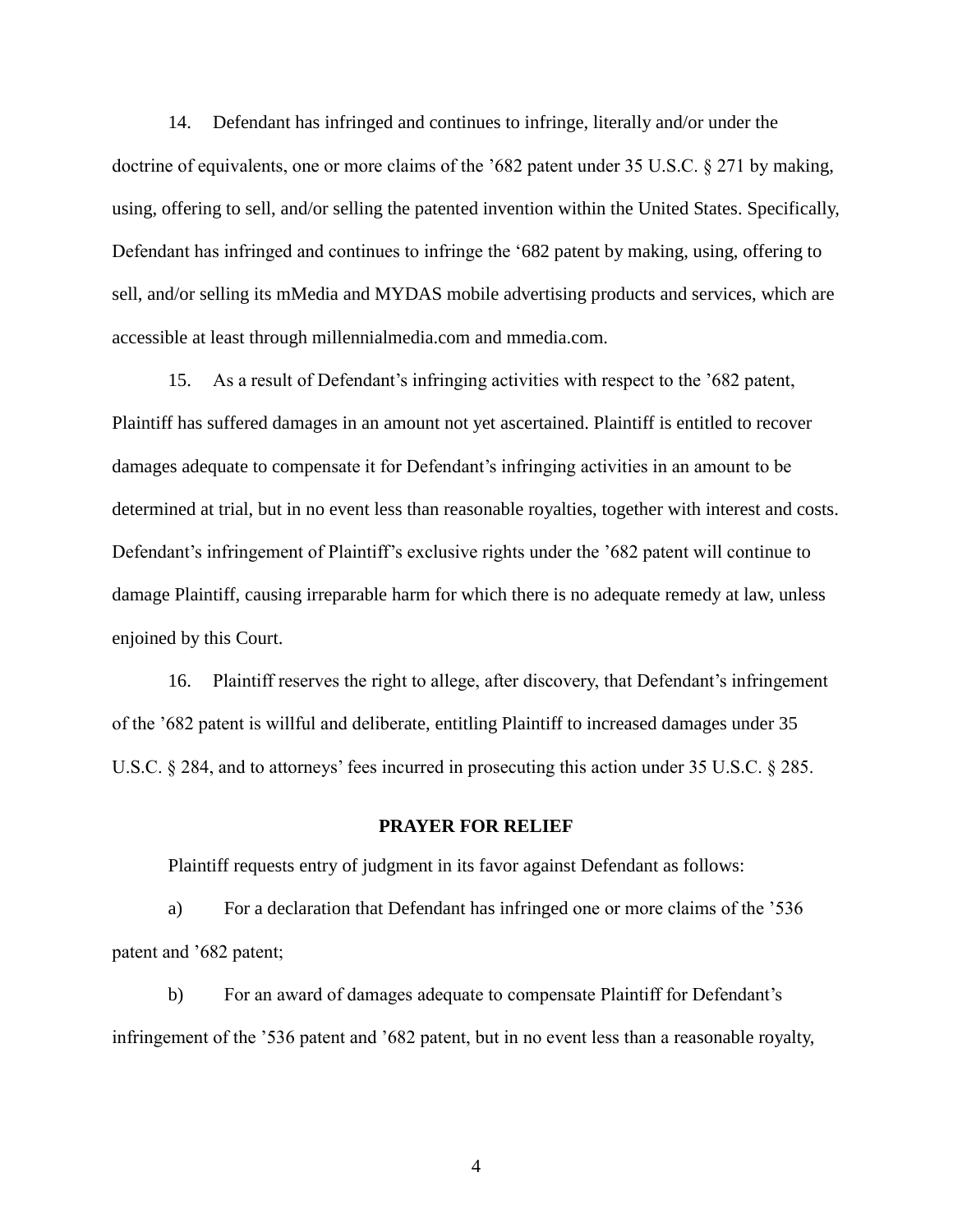together with prejudgment and post-judgment interest and costs, in an amount according to proof;

c) For an entry of a permanent injunction enjoining Defendant, and its respective officers, agents, employees, and those acting in privity with them, from further infringement of the '536 patent and '682 patent, or in the alternative, awarding a royalty for post-judgment infringement; and

d) For an award to Plaintiff of such other costs and further relief as the Court may deem just and proper.

## **DEMAND FOR JURY TRIAL**

Pursuant to Rule 38(b) of the Federal Rules of Civil Procedure, Plaintiff respectfully requests a trial by jury.

Dated: October 17, 2012 Respectfully submitted,

/*s/Charles Ainsworth\_\_\_\_\_\_\_\_\_\_\_\_\_\_\_\_\_* Charles Ainsworth State Bar No. 00783521 Robert Christopher Bunt State Bar No. 00787165 PARKER, BUNT & AINSWORTH, P.C. 100 E. Ferguson, Suite 1114 Tyler, TX 75702 903/531-3535 903/533-9687 E-mail: charley@pbatyler.com E-mail: rcbunt@pbatyler.com

Adam J. Gutride, Esq. Seth A. Safier, Esq. Todd Kennedy, Esq. Anthony J. Patek, Esq. 835 Douglass Street San Francisco, California 94114 Telephone: (415) 789-6390 Facsimile: (415) 449-6469 adam@gutridesafier.com